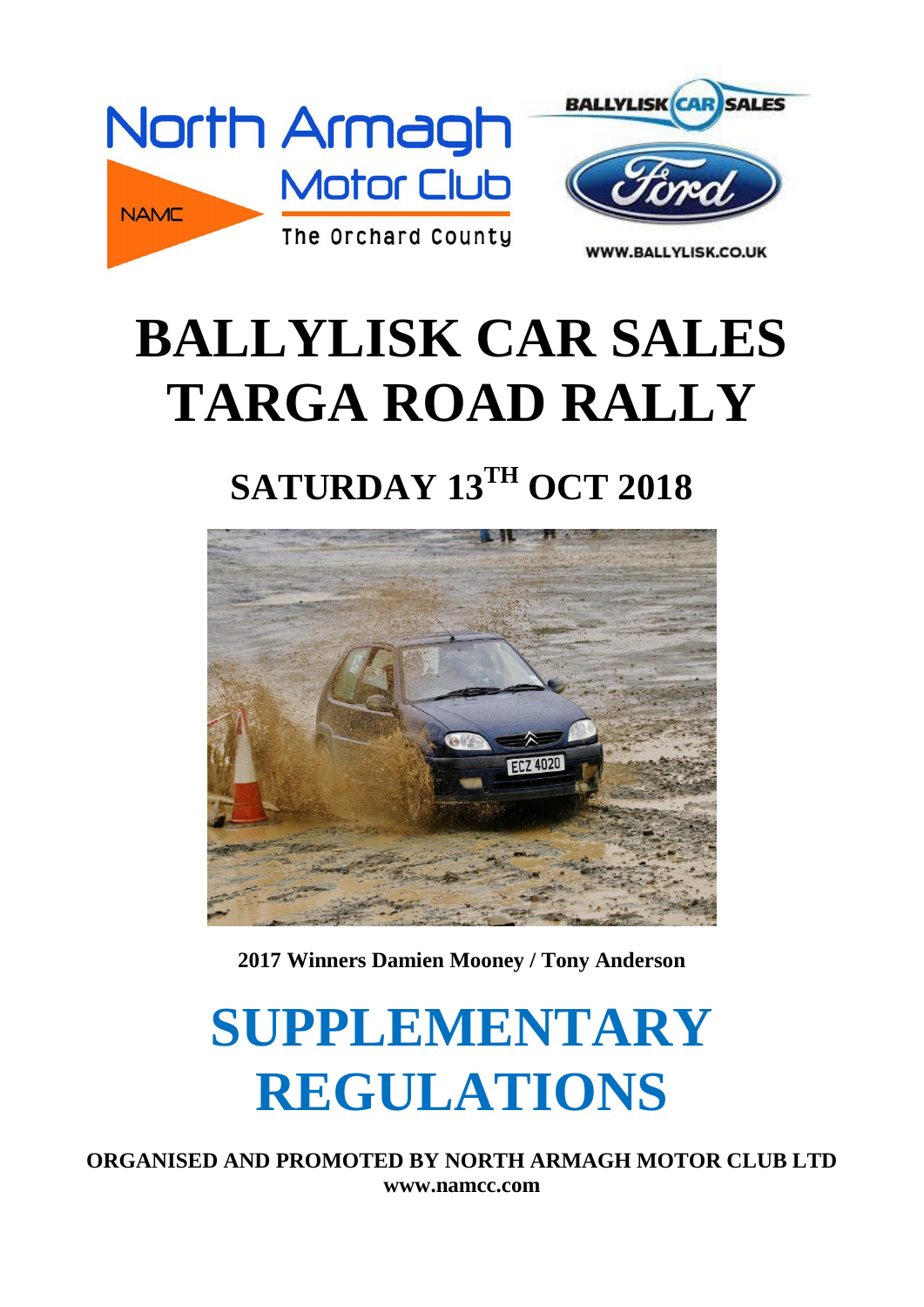#### **BALLYLISK CAR SALES LOUGHGALL TARGA ROAD RALLY Saturday 13 October 2018**

**www.namcc.com**

#### **Introduction**

Welcome to the Supplementary Regulations for the North Armagh Motor Club Ltd. Loughgall TARGA Road Rally which will run in accordance with Motor Sports Association (MSA) Regulations and with the protocol prepared by the Association of Northern Ireland Car Clubs (ANICC) Targa Rally Monitoring Panel. The rally is again kindly sponsored by Ballylisk Car Sales, a leading Northern Ireland Ford Dealer based between Portadown and Tandragee in County Armagh, selling new Ford cars and used cars, with customers throughout Northern Ireland.

We are also grateful to Armagh City Banbridge & Craigavon Borough Council, DAERA and AFBI Government Departments and NI Forest Service for the use of Loughgall Country Park.

The event will be based at Loughgall Football Cub, Co. Armagh and all Special Tests will be located within **LOUGHGALL COUNTRY PARK.**

The event will comprise of a number of timed Special Tests which will run on a mixture of tarmac and concrete. The route between Special Tests and the Public road sections will be identified by a road book which will be supplied by the organising club.

Special tests information will be supplied in the form of diagrams and other information. Bogey times for the Special Tests will be set on the basis of an average speed of 30 mph and a range of measures will be used to ensure that the bogey times are not beaten. Such measures may include chicanes, slaloms and stop astride locations. Timing on connecting sections will be to a very easy schedule and crews will be permitted to wait at Main Time Controls for their due time.

The schedule for the event is as follows:

- Entries open on publication of these Supplementary Regulations;
- **Entries close on Saturday 6<sup>th</sup> October 2018;**
- Final Instructions No 1 will be posted on the club website, [www.namcc.com,](http://www.namcc.com/) and on the online entry system on Wednesday 10<sup>th</sup> October 2018;
- Saturday 13th October 2018
	- 1. 08.00 09.45 Car scrutiny and documentation
	- 2. 10.00 Drivers briefing
	- 3. 10.31 First car starts. Cars will start at one minute intervals

The entry fee for the event is £80.00 and this includes a breakfast bap and tea/coffee for both crew members after signing-on.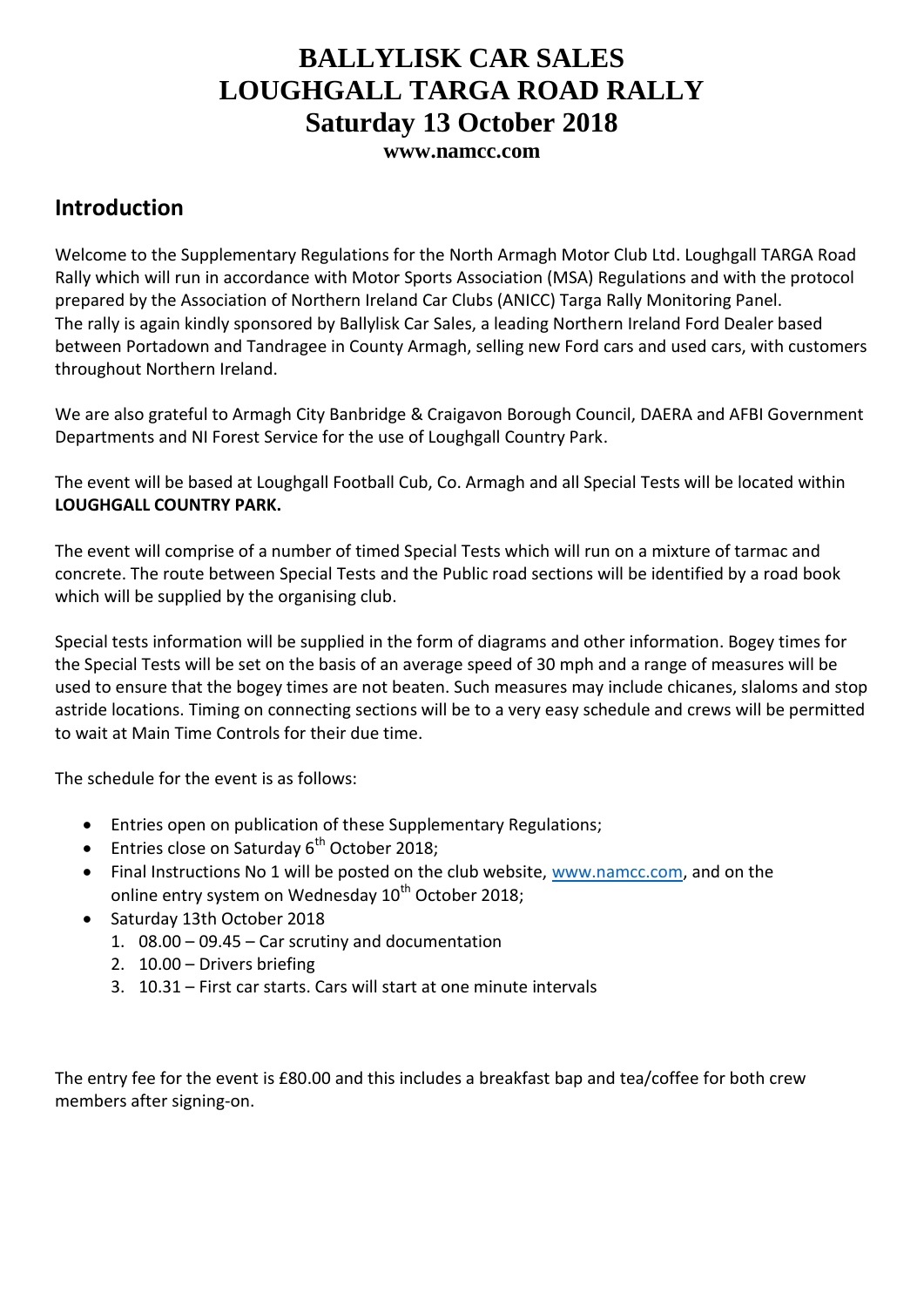### **BALLYLISK CAR SALES TARGA ROAD RALLY Saturday 13 October 2018**

#### **Supplementary Regulations**

- 1. North Armagh Motor Club Ltd (hereafter the organisers) will organise a Clubman permit Targa Road Rally on Saturday 13<sup>th</sup> October 2018, starting and finishing at Loughgall Football Club, Ballygasey Road, Loughgall, Co. Armagh.
- 2. The meeting will be held under the General Regulations of the Royal Automobile Club Motor Sports Association Ltd., (incorporating the provisions of the International Sporting Code of the FIA), these supplementary regulations and any written instructions that the organisers may issue for the event.
- 3. MSA permit number *TBA* has been issued for the event.
- 4. The event is open to all fully elected members of the organising club, North Armagh Motor Club Ltd. (NAMC). All competitors must produce a valid NAMC membership card. Membership for NAMC is £10 per calendar year, and membership cards will be available at signing on. A competition licence is not required.
- 5. The event is a round of the North Armagh Motor Club Ltd. 2018 Club Championship.
- 6. The programme of the meeting will be:
	- a) Scrutineering and signing on starts at 8:00hrs at Loughgall Football Club on Saturday 13 October 2018. Competitors will be notified of scrutineering time and venue details in Final Instructions.
	- b) Any competitor not signed on by 09:45hrs may be excluded.
	- c) Competitors brief will be at 10.00hrs.
	- d) First car to start at 10:31
	- e) Cars will start at one minute intervals.
- 7. The organisers will supply details of the route for the event. Maps are not required to complete the route. The event will contain navigation sections on the public road timed to an accuracy of one minute. Navigation will be of a simple nature, using a road book with tulip diagrams and diagrams of Special Tests. All competitors will receive the same route and navigation information.
- *8.* All vehicles must comply with MSA Technical Regulations for TARGA Road rallies as described in MSA Yearbook 2018.
- 9. The event will consist of the following classes:
	- 1. Master and Experts combined Front Wheel Drive.
	- 2. Masters and Experts combined Rear Wheel Drive

*Class qualification is: Finishing in the first three overall in a Targa Rally in the previous 12 months, or winning any event, except a Navigation Rally, promoted under an MSA or MI Permit.*

- 3. Semi Experts Front Wheel Drive
- 4. Semi Experts Rear Wheel Drive

 *Class qualification is: All competitors not eligible for Classes 1, 2, 5 or 6*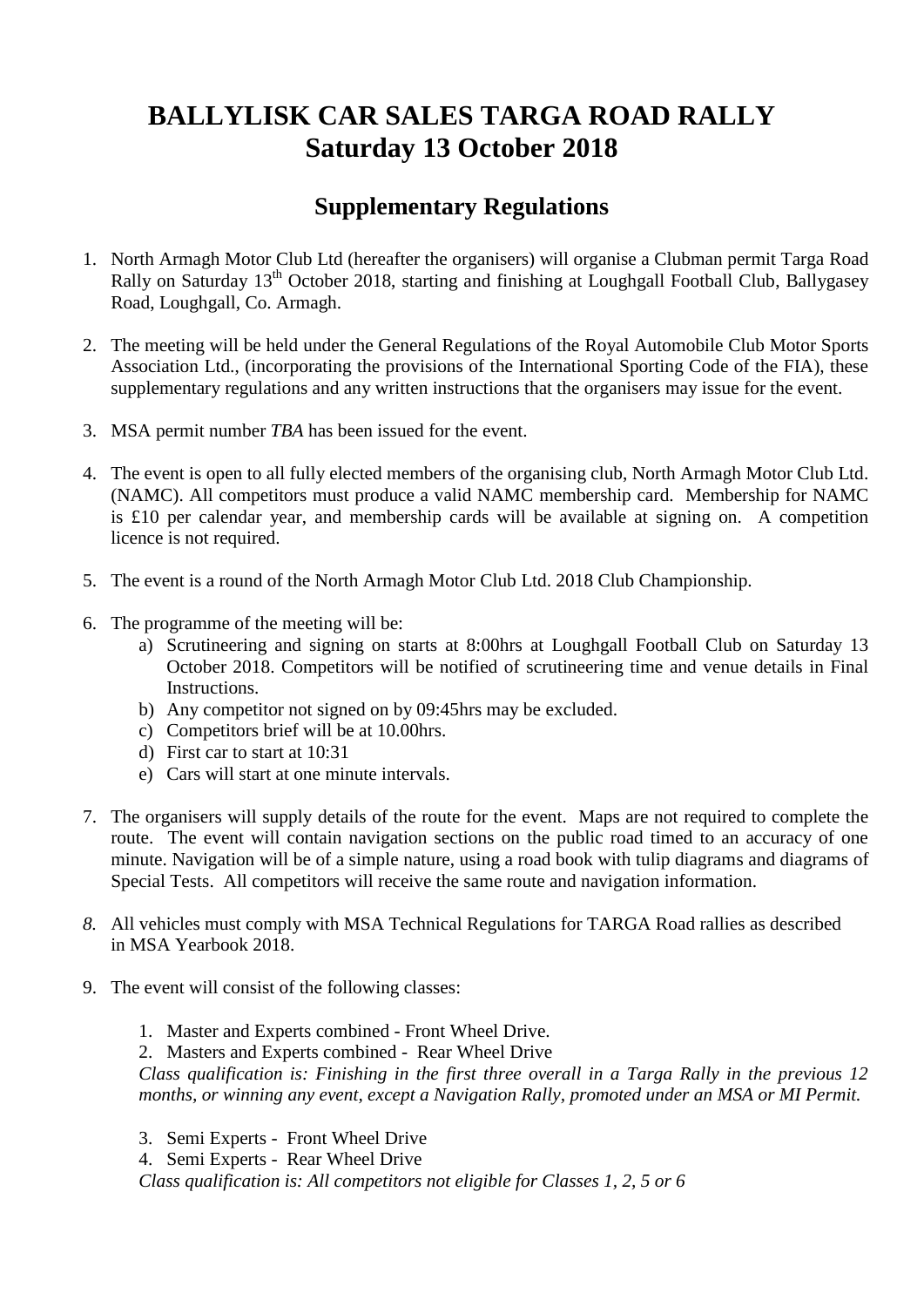5. Novices - Front Wheel Drive

6. Novices - Rear Wheel Drive

*Class qualification is: No class wins in any event promoted under an MSA or MI Permit*

The organisers reserve the right to re-classify a competitor considered ineligible for a class, and/or amalgamate as required

10. Every car must have been in series production and on general catalogued sale available from stock through normal retail dealer outlets in the UK or Ireland. In the case of compliance with R18 the onus is on the entrant to provide suitable documentation (e.g. workshop manual, homologation papers or manufacturers documentation) to verify specification and/or originality and/or equipment.

Every competing car must have been driven to the event, must be currently registered, taxed, insured, and where appropriate be in possession of a valid MOT or NCT certificate, which must be available for production at the event.

- 11. Awards will be presented as follows:
	- 1 st Overall (two trophies) **Overall winners will forfeit Class awards.**
	- 1<sup>st</sup> in Class (two trophies)

 $2<sup>nd</sup>$  in Class (two trophies) - if more than 6 starters in Class

3<sup>rd</sup> in Class (two trophies) if more than 8 starters in Class

Additional awards may be presented at the organiser's discretion.

To be classified as a finisher, a crew must attempt all Special Tests and report to the final time control of the event, within their maximum permitted lateness with the car in which they started the event.

(R15.2.2): In the event of a tie, the competitor who has completed the greater portion of the competition from the Start, including tests (if any), without penalty (or if both incurred penalty at the same point, with the lesser penalty) will be judged the winner.

- 12. The entry list opens on receipt of these regulations and closes finally on Saturday 6th October 2018. The entry fee is £80.00 (including breakfast bap and tea/coffee).
- **13.** Entries must be completed, and appropriate payment made on the Rallyscore website: (www.rallyscore.net.) Any queries in this regard should be made to the Secretary of the Meeting, **Lindsay Burke Tel: 07960840182 (Before 9pm please) Email: [lindsay.burke@burkes-ltd.co.uk](mailto:lindsay.burke@burkes-ltd.co.uk)**
- 14. The maximum entry for the meeting is **90 including reserves**. The minimum is 30. **The maximum number of starters will be limited to 80.** The minimum for any Class is 6. Should any of the minimum figures not be reached the organisers reserve the right to cancel the meeting or amalgamate Classes. Entries will be allocated on a first come first served basis, and acceptance of entries will be at the discretion on the organisers. Entry fee may be refunded, less administration fee at the discretion of the organisers, to any entrant who notifies the organisers in writing or e-mail of their withdrawal before 10<sup>th</sup> October 2018. Entries cancelled after this date may be refunded, less a handling charge set at the organisers' discretion.

#### 15. Senior Officials are:

| Club Steward:             | James Blane              |
|---------------------------|--------------------------|
| <b>Clerk of Course:</b>   | <b>William Fullerton</b> |
| Deputy Clerk of Course:   | <b>Barry Taggart</b>     |
| Secretary of the Meeting: | Lindsay Burke            |
| <b>Chief Scrutineer</b>   | Gillian Magee            |
| <b>Chief Timekeeper</b>   | Jim Allen                |
| Results                   | Rallyscore               |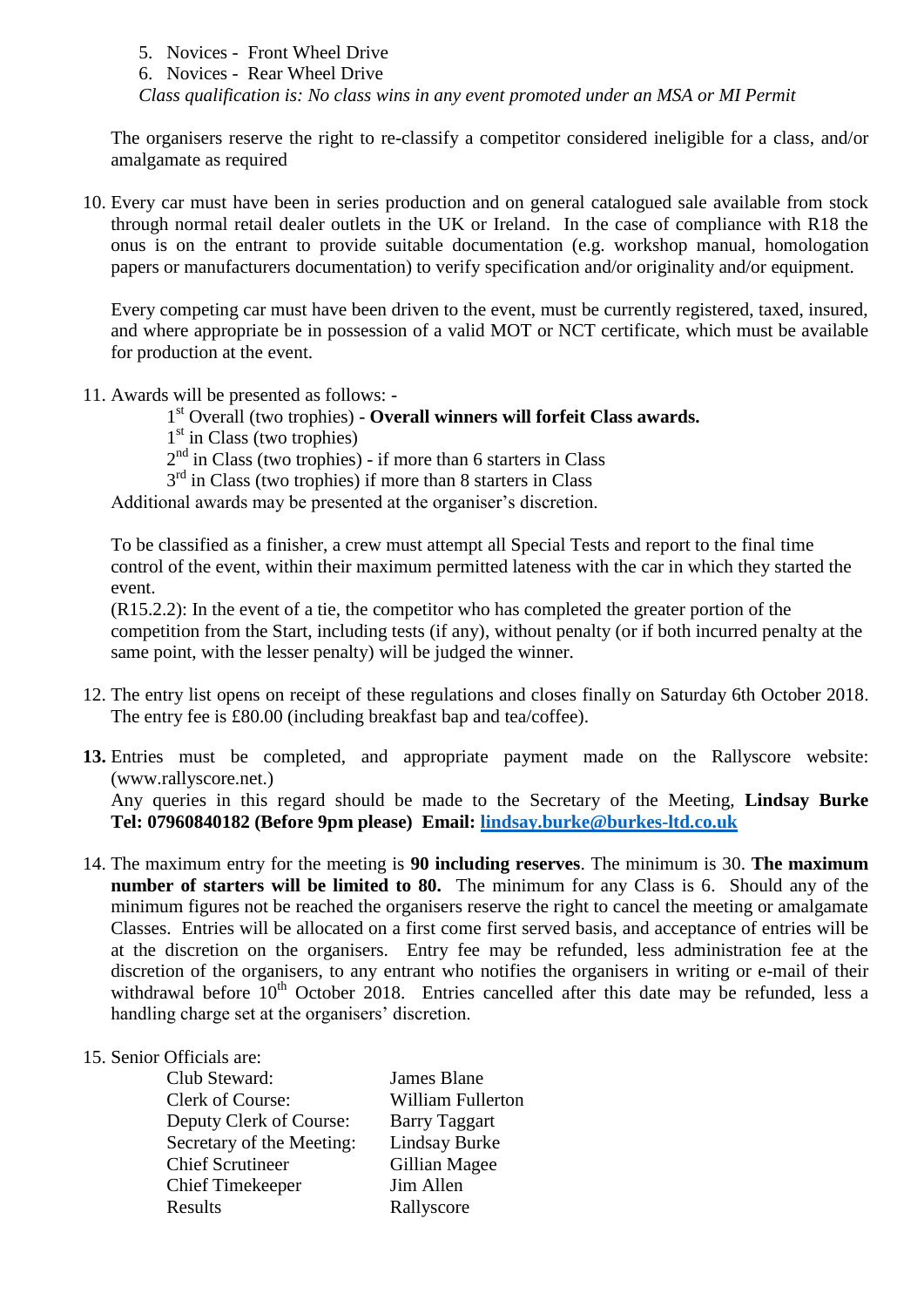Chief Marshal Eddie Martin

The above officials and all signed-on officials are deemed to be judges of fact.

- 16. Provisional and final results will be published as soon as possible after the finish of the event on the Official notice board at rally HQ. (D26.1)
- 17. Any protest must be lodged in accordance with  $C_5$ .  $1 5.7$
- 18. Entrants will be supplied with route instructions and time cards at the start of the event. These documents will provide all the information necessary to enable competitors to comply with R14.1.
- 19. Timing on special tests will be by handheld stopwatches or synchronised clocks to the nearest second. Drivers will be advised at each Test whether to "start when ready" or be counted down to a starting signal. If counted down, drivers will be advised "10 seconds …. 5,4,3,2,1,Go". Cars will start in numerical order at one minute intervals.
- 20. The entry list will be seeded as follows:
	- a. All fully complete and paid entries at the closing date will be seeded first.
	- b. Following this, any incomplete and/or unpaid entries will be seeded next.
	- c. A reserve list may be drawn up and in this case details will be in Final Instructions.
- 21. Competitors will be identified by numbers which will be supplied by the organisers.
- 22. Competing cars must comply with MSA technical regulations. The organisers would like to draw your attention to the following points:
	- All cars must carry a small spill kit (R18.6.5).
	- Cars are not permitted to carry any advertising.
	- Cars are not permitted to carry any in-car cameras or film any special tests.
	- All cars must be taxed and MOT/NCT'd where appropriate.
	- No 4wd cars permitted.
	- Forced induction cars up to 1500cc complying with R18.2.5 are permitted.
	- Cars must comply with noise regulations R4.1
	- Tyres must be road legal. Due to the nature of some lanes used on this event, gravel/off–road type tyres will **NOT** be permitted, to avoid damage to surfaces.
	- Mobile telephones are permitted to be carried (R7.2.3) however they must not be used on Special Tests, or to communicate any information about Special Tests, except in an emergency.
- 23. The use of intercoms, the carrying of spare fuel cans and the use of in car cameras are prohibited, the penalty being exclusion for competitors found in possession or using any of the listed items.
- 24. Seat belts, where fitted to the car, must be worn during all Driving Tests. Failure to do so may be penalised as failure to follow the instructions of an official.
- 25. Final instructions will be posted on the club website (**www.namcc.com**) no later than Wednesday  $10<sup>th</sup>$  October 2018. These will advise of details of scrutiny, final event timetable, seeding, classes, total event mileage as well as any changes or clarifications to the Supplementary Regulations and other event details.
- 26. The route will comprise mainly sealed surface roads all of which are easily passable in a standard road car. Competitors are advised to carry enough fuel for the duration of the event, which will not a exceed 40 miles. Total mileage will be notified in final instructions.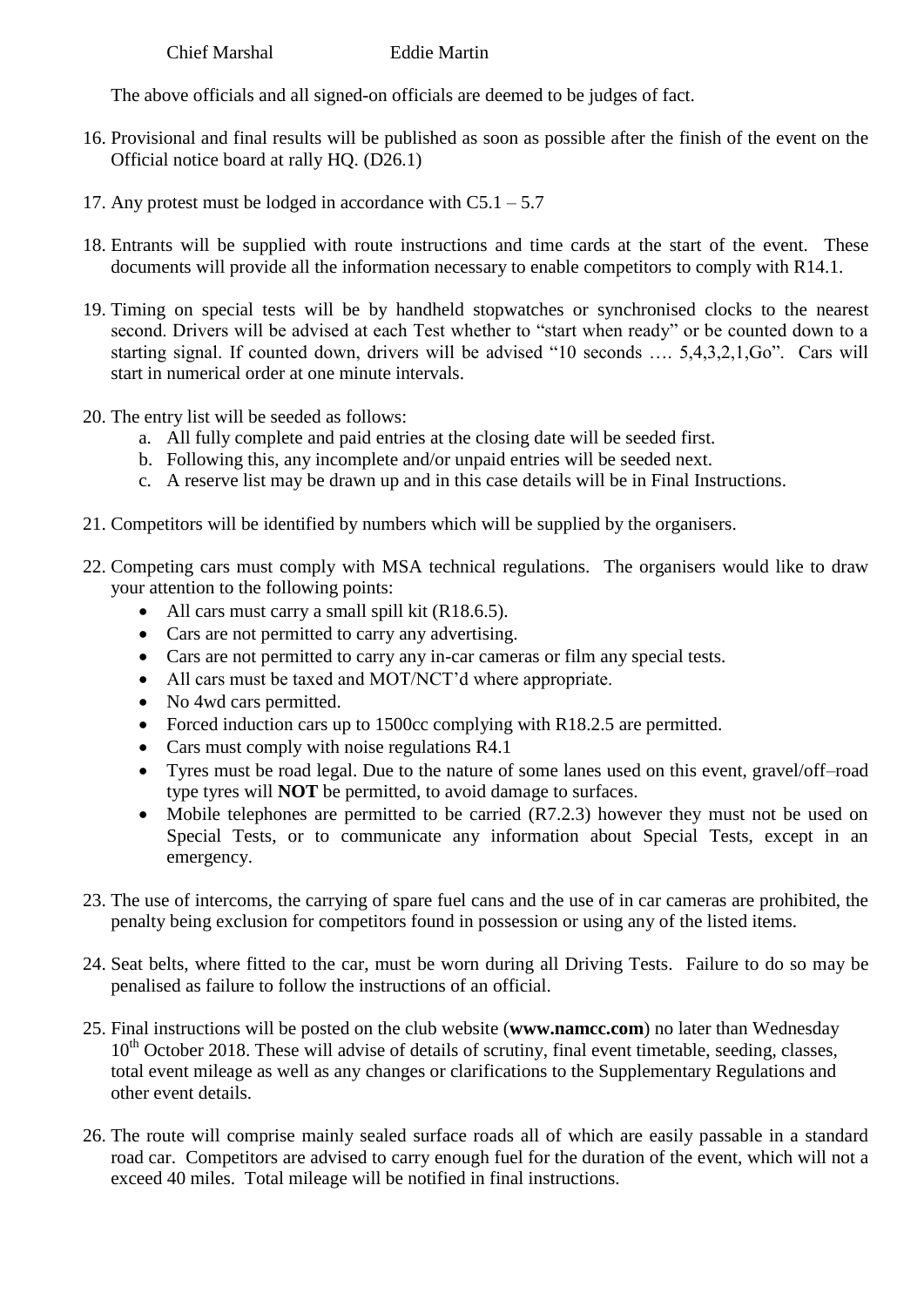#### 27. Penalties are as printed below:

Performance will be assessed by time penalty system.

#### **Special Tests**:

Special tests will be run in accordance with R10.6

| Achieving a time on a special test which is less than the bogey time                                                                                                                                                                                                                                        | <b>Bogey Time</b>   |
|-------------------------------------------------------------------------------------------------------------------------------------------------------------------------------------------------------------------------------------------------------------------------------------------------------------|---------------------|
| Achieving a time on a special test which is over the bogey and under the<br><b>Target Time</b>                                                                                                                                                                                                              | <b>Actual Time</b>  |
| Achieving a time over the Test Maximum                                                                                                                                                                                                                                                                      | <b>Test Maximum</b> |
| Jump start                                                                                                                                                                                                                                                                                                  | 30 seconds          |
| Striking a cone / marker                                                                                                                                                                                                                                                                                    | 30 seconds          |
| Failing to stop astride a line including finish line                                                                                                                                                                                                                                                        | 30 seconds          |
| Taking a wrong route / failing to compete a test                                                                                                                                                                                                                                                            | <b>Test Maximum</b> |
| Making no attempt to stop astride a line.                                                                                                                                                                                                                                                                   | Exclusion           |
| Stop & Collect. On certain tests, competitors must stop and collect an<br>item from an official. This same item must be presented to an official at<br>the end of the test. The stop point will be marked on the test diagram and<br>marked by a "Stop" Board. The item will be provided by the organisers. | <b>Test Maximum</b> |

#### **Road/Navigation Sections:**

| Not reporting or reporting OTL at a Main Time Control                                                               | Retired                 |  |
|---------------------------------------------------------------------------------------------------------------------|-------------------------|--|
| Not reporting or reporting OTL at any other Time Control                                                            | 30 minutes              |  |
| Not complying with the route card including visiting a control more than<br>once                                    | 15 minutes              |  |
| Not reporting at Passage Control or providing proof of visiting a Route<br>Check                                    | 5 minutes               |  |
| Arrival before scheduled time at the end of a Standard Section                                                      | 2 minutes<br>per minute |  |
| Arrival after due time at the end of a Standard Section                                                             | 1 minute<br>per minute  |  |
| Arrival before due time at the end of a Neutral Section                                                             | 30 minutes              |  |
| Breach of any statutory requirement concerning the use of a motor vehicle                                           | 30 minutes              |  |
| Contravention of 12.7 *First Offence                                                                                | 30 minutes              |  |
| Contravention of 12.7 *Second Offence                                                                               | Exclusion               |  |
| Excessive speed or driving likely to bring motor sport into disrepute                                               | Exclusion               |  |
| Excessive sound                                                                                                     | Exclusion               |  |
| Receiving assistance contrary to 7.2.4                                                                              | Exclusion               |  |
| Breach of 7.2.3, 18.6.4, 116                                                                                        | Exclusion               |  |
| Breach of 5.4, 15.1.2, 15.1.4, 9.1.3, 9.1.4, 9.1.5, 9.1.6                                                           | Exclusion               |  |
| [Notes: 5.4 Crew definitions; 7.2.3 Use of intercoms or radios; 7.2.4 Assistance organised                          |                         |  |
| in advance; 12.7 three-quarter rule; 9.1.3 Stop signs; 9.1.4 Quiet zones; 9.1.5 OS maps;                            |                         |  |
| 9.1.6 Adding info to maps; 15.1.2 Damage Declaration; 15.1.4 Damage definition; 18.6.4<br>Use of GPS and Sat Navs.] |                         |  |
| Penalties left to the discretion of the Clerk of the Course which may go as far as exclusion                        |                         |  |
| (G.5.3).                                                                                                            |                         |  |
| Failure to follow the instructions of an official                                                                   | Exclusion               |  |
| Further breaches of (k)                                                                                             | Exclusion               |  |
| Breaches of Regulations detailed in Section C                                                                       | Exclusion               |  |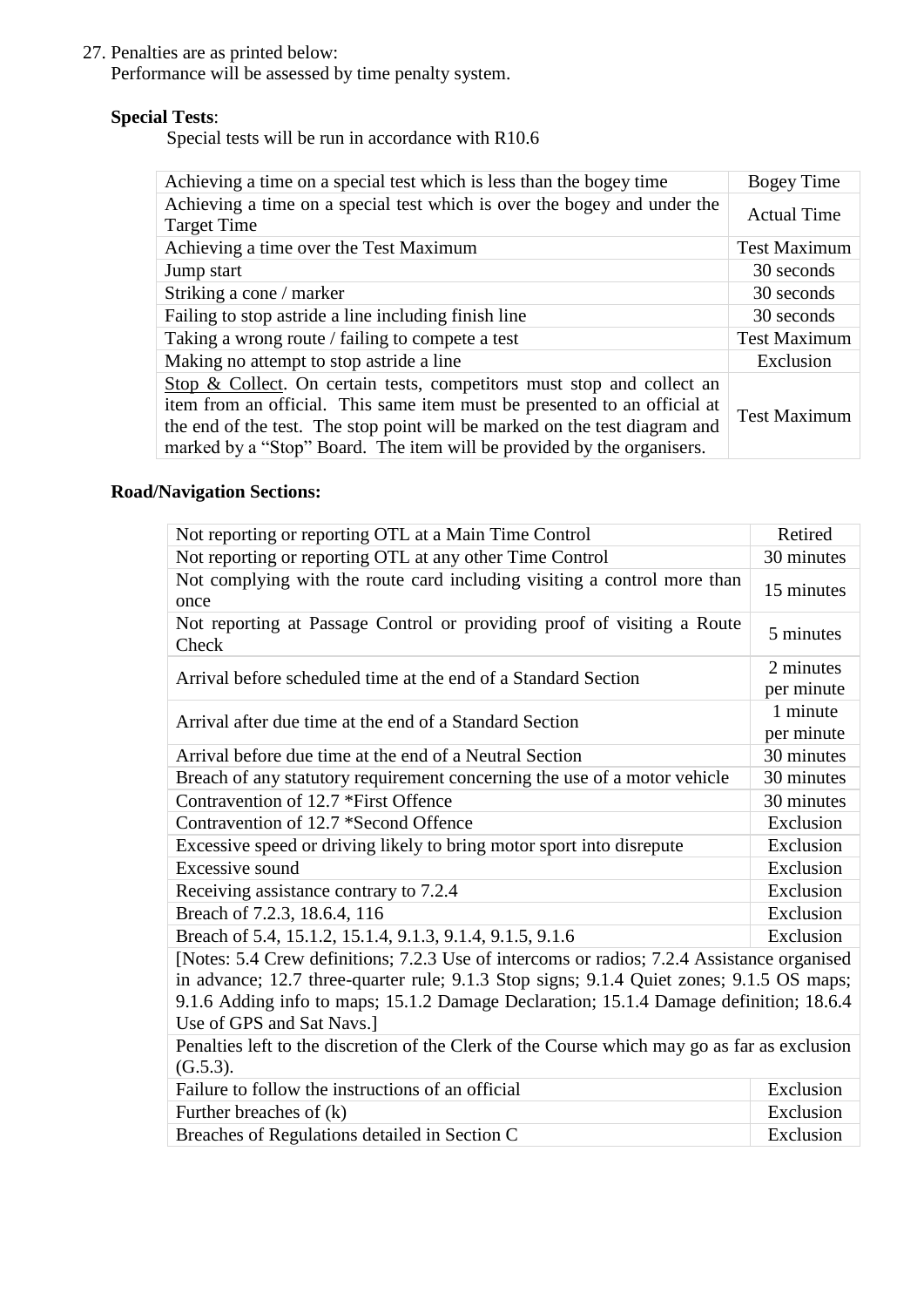- 28. All other general regulations of the MSA apply as written except for the following which are modified: Controls will open 15 minutes before the due time of the first car and will close 15 minutes after the due time of the last car. The closing time may be altered should an official delay occur.
- 29. Miscellaneous
	- 28.1 Schedule timing will be used on this event.
	- 28.2 The organisers will establish checks for the purpose of observing maintenance of a set speed and/or time schedule and/or route.
	- 28.3 Named Driving Standard Observers may be appointed to observe facts in accordance with R8.3-8.4
- 30. The onus is on the competitors to ensure that the time card is clearly and correctly marked by all officials.
- 31. Competitors are reminded of the following:
	- 30.1 To be classified as a finisher, a competitor must have attempted all of the observed sections (Special Tests) and arrive at the final control within their maximum lateness.
	- 30.2 The Damage Declaration must be completed at the finish and if not a finisher, must be forwarded to the secretary of the meeting within 72 hours of the finish of the event.
	- 30.3 In the Special tests, timing will start when the vehicle is released from the start control by the start marshal and finish when the front wheels cross the stop line and not when the car stops. The car must stop astride the finish line.
- 32. Insurance R5.1.2 applies. If using their own insurance for the event, the entrant is required to supply the name and address of his insurers and insurance agent on the entry form.

The Organisers have applied to Jelf Insurance Partnership for a Blanket Cover Note under the above scheme. This will provide competitors who need to use the scheme with the Third Party Cover necessary to meet RTA requirements on the Road Sections of the event

The basic rate for the event before any loadings is **£20.00**. All applicants wishing to use the scheme must be able to comply with all points of the Jelf Insurance Partnership's Declaration: -

- I do not have the Third Party Road Section extension on my current Motor Insurance.
- I am aged 20 or over.
- I have had no more than 1 fault claim in the last three years
- I have no more than maximum of 6 conviction points on my UK driving licence
- I have the appropriate competition licence as well as a UK/EU driving license and if my license is provisional I will be supervised by an adult over 25.
- I have no physical or mental disabilities
- $\blacksquare$  I have no other material facts to disclose
- Anyone aged less than 20 years old will also be accepted at the same price should their co-driver be a more senior member of their family or over 25.

If you comply with all points above no Letter of Acceptance will be required. If unable to comply with any of the above points you will be required to complete the Declaration form (the form can be obtained by contacting the event secretary or Jelf Insurance Partnership) which should be forwarded either to the organisers or direct to Jelf Insurance Partnership prior to the event to allow sufficient time for a letter of acceptance to be issued.

Jelf Insurance Partnership Partnership House, Priory Park East Kingston Upon Hull, HU4 7DY  $Tel + 44 (0) 1482 213215$  $Fax + 44 (0) 1482 213216$